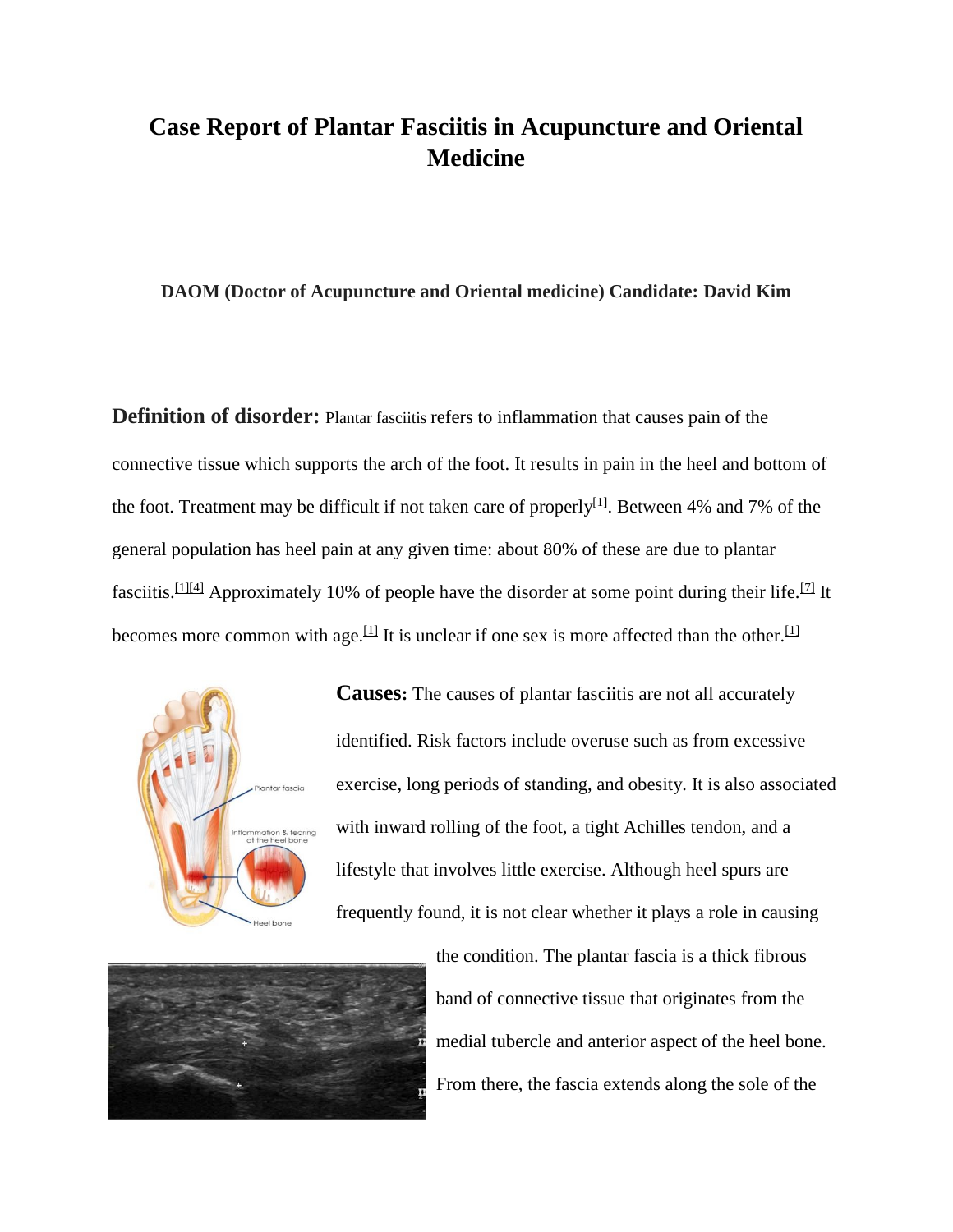[foot](https://en.wikipedia.org/wiki/Sole_(foot)) before inserting at the base of the [toes,](https://en.wikipedia.org/wiki/Toe) and supports the [arch of the foot.](https://en.wikipedia.org/wiki/Arches_of_the_foot)  $[2][9][11]$  $[2][9][11]$  Originally, plantar fasciitis was believed to be an inflammatory condition of the plantar fascia. However, within the last decade, studies have observed [microscopic anatomical](https://en.wikipedia.org/wiki/Histology) changes indicating that plantar fasciitis is actually due to a noninflammatory structural breakdown of the plantar fascia rather than an inflammatory process.  $[6][12]$ 

**Sign and Symptoms:** People with plantar fasciitis report that it usually hurts the most with the first steps of the day. When plantar fasciitis occurs, the pain is typically sharp<sup>[\[8\]](https://en.wikipedia.org/wiki/Plantar_fasciitis#cite_note-Jeswani2009-9)</sup> and usually unilateral (70% of cases).<sup>[\[6\]](https://en.wikipedia.org/wiki/Plantar_fasciitis#cite_note-Tahririan2012-6)</sup> Heel pain is worsened by bearing weight on the heel after long periods of rest.<sup>[\[9\]](https://en.wikipedia.org/wiki/Plantar_fasciitis#cite_note-Molloy2012-10)</sup> Improvement of symptoms is usually seen with continued walking.<sup>[\[3\]\[5\]](https://en.wikipedia.org/wiki/Plantar_fasciitis#cite_note-Goff2011-3)[\[8\]](https://en.wikipedia.org/wiki/Plantar_fasciitis#cite_note-Jeswani2009-9)</sup> Rare, but reported symptoms include [numbness,](https://en.wikipedia.org/wiki/Hypoesthesia) [tingling,](https://en.wikipedia.org/wiki/Paresthesia) [swelling,](https://en.wikipedia.org/wiki/Edema) or radiating pain.<sup>[\[01\]](https://en.wikipedia.org/wiki/Plantar_fasciitis#cite_note-Monto2013-11)</sup> Typically there are no [fevers](https://en.wikipedia.org/wiki/Fever) or night sweats.[\[2\]](https://en.wikipedia.org/wiki/Plantar_fasciitis#cite_note-Rosenbaum2014-2)

If the [plantar fascia](https://en.wikipedia.org/wiki/Plantar_fascia) continues to be overused in the setting of plantar fasciitis, the plantar fascia can rupture. Typical signs and symptoms of plantar fascia rupture include a clicking or snapping sound, significant local swelling, and acute pain in the sole of the foot.<sup>[\[8\]](https://en.wikipedia.org/wiki/Plantar_fasciitis#cite_note-Jeswani2009-9)</sup>

**Diagnosis:** Diagnosis is primarily based on clinical signs and physical examination. Patient may present with heel pain with their first steps in the morning or after prolonged sitting, and sharp pain with palpation of the medial plantar calcaneal region. Excessive activity can lead the pain getting worse again. Diagnostic imaging is rarely needed for the initial diagnosis of plantar fasciitis. Use of ultrasonography and magnetic resonance imaging is reserved for recalcitrant cases or to rule out other heal pathology; findings of increased plantar fascia thickness and abnormal tissue signal the diagnosis of plantar fasciitis $^{[13]}$ .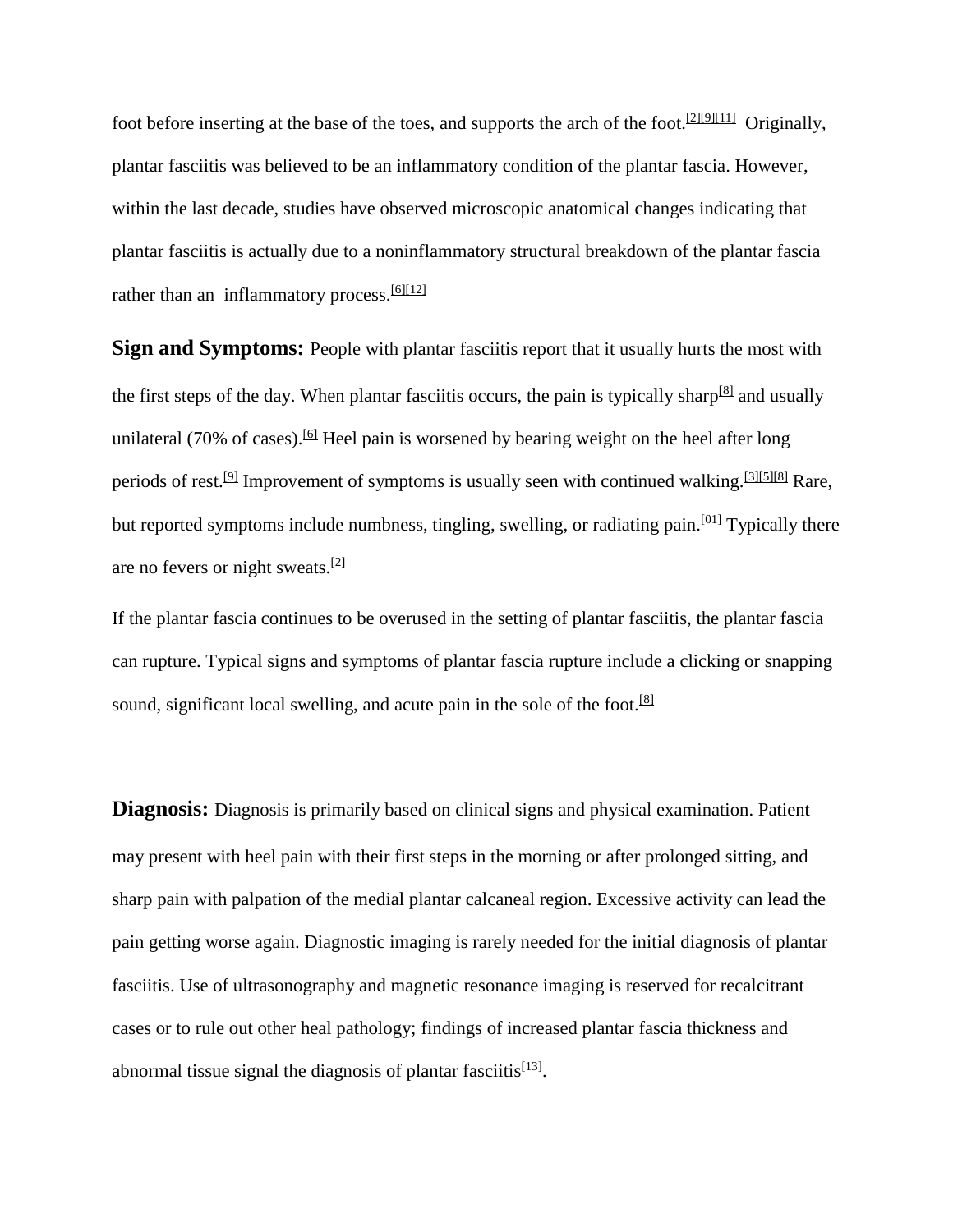**Treatment, and Prognosis:** Most cases of plantar fasciitis undergo with time and conservative methods of treatment and many patients have good results with this type of treatment alone.[\[3\]\[6\]](https://en.wikipedia.org/wiki/Plantar_fasciitis#cite_note-Goff2011-3) Frexample, relaxation, shoe replacement, exercise and change activities, take pain medications are usually advised.<sup>[\[3\]](https://en.wikipedia.org/wiki/Plantar_fasciitis#cite_note-Goff2011-3)</sup> If this is not sufficient, [physiotherapy,](https://en.wikipedia.org/wiki/Physiotherapy) [orthotics,](https://en.wikipedia.org/wiki/Orthotics) [splinting,](https://en.wikipedia.org/wiki/Splint_(medicine)) or [steroid injections](https://en.wikipedia.org/wiki/Corticosteroid) may be options.<sup>[\[3\]](https://en.wikipedia.org/wiki/Plantar_fasciitis#cite_note-Goff2011-3)</sup> If these measures are not effective, [extracorporeal shockwave therapy](https://en.wikipedia.org/wiki/Extracorporeal_shockwave_therapy) or surgery may be tried.<sup>[\[3\]](https://en.wikipedia.org/wiki/Plantar_fasciitis#cite_note-Goff2011-3)</sup>

## **Case Presentation:**

#### Medical history:

Date of first visit: June  $14<sup>th</sup> 2018$ 

A 55-year-old Caucasian female who has planta fasciitis presented with anxiety. She had been suffering with mild right heel pain for a couple of months and it suddenly aggravated for 1 week especially early in the morning and pain scale was 7-8 she said. The range of dorsiflexion and plantar flexion were normal but noticed anterior aspect of the heel area's temperature was 1 degree higher then left side of the heel. (Right side 97.4  $^{0}$ F, Left side 96.3  $^{0}$ F) After 5 intensive treatments in two weeks, directly targeted on the area with acupuncture and low level laser therapy LLLT(640nm-905nm), the patient's condition was significantly improved and patient mentioned that her pain scale was 1-2.

#### Chief Complaint: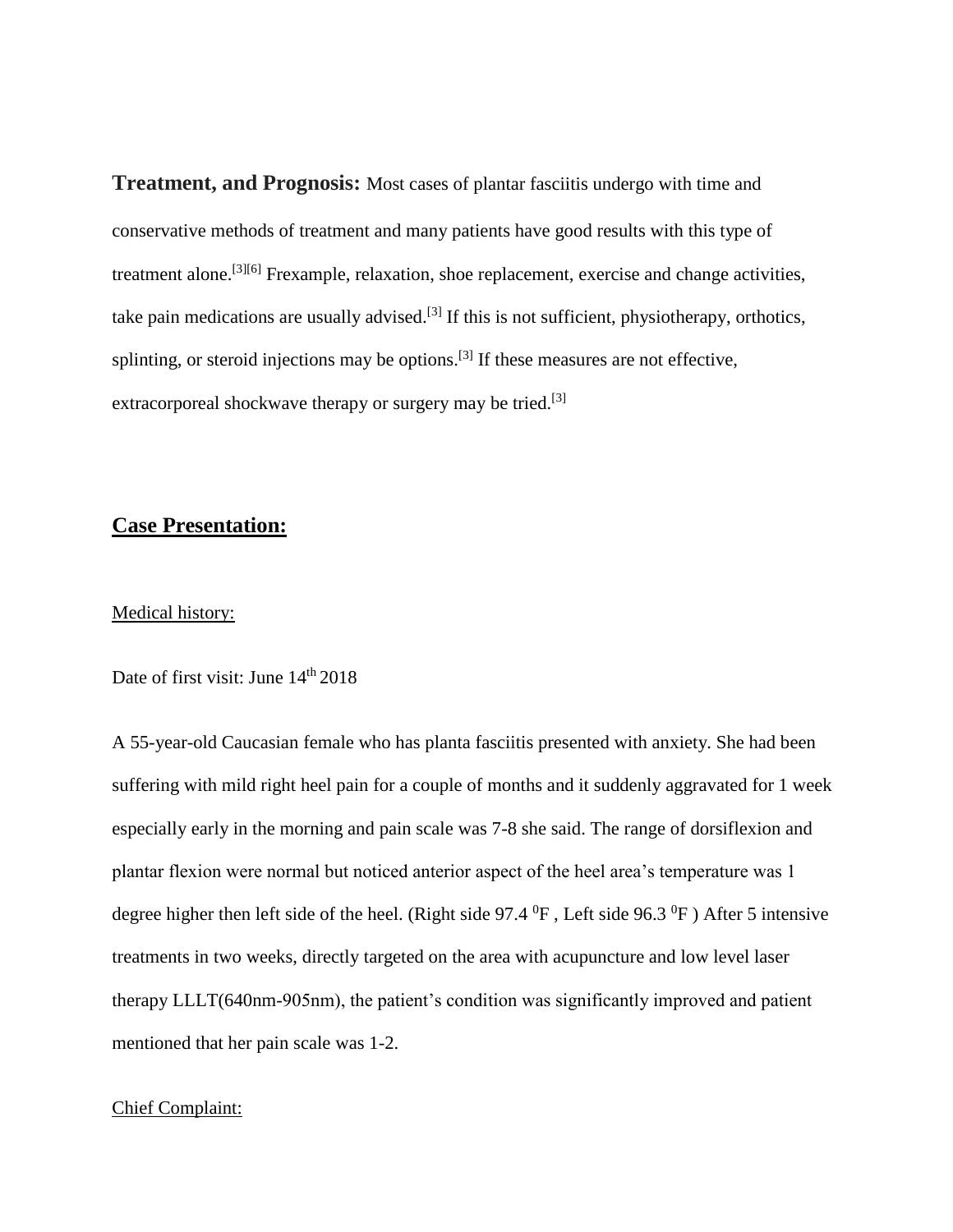Planta fasciitis for more than two months.

### Second Complaint:

Mild back pain and Anxiety

#### Present Illness:

Patient said that she gaining weight gradually due to the stress which related with work for last one year. Due to the pain on the right-side foot she couldn't perform normal activities which caused anxiety. "Sometimes it feels like cactus underneath the heel and hitting it when you walk, and it's very painful" she said. Patient took 400mg of Motrin time to time to alleviate the pain.

## Second medical history:

Patient stated that she has been experiencing mild chronic back pain and leg weakness gradually getting worse for over 1 year. Patient doesn't have any inherited illness nor does she take any type of prescriptions, and prefers warm drinks.

#### Physical Examination:

Noticed anterior aspect of the right-side heel temperature was 1 degree higher then left side. The range of dorsiflexion and plantar flexion were normal. Noticed her gait was imbalanced due to the pain. Apparent tenderness at anterior/exterior aspect of the heel area. Patient's calf muscles on both sides showed tenderness. Patient said that pain scale was 7-8.

#### **Review of Systems (ROS)**

Gait: Imbalanced, unable to walk fast.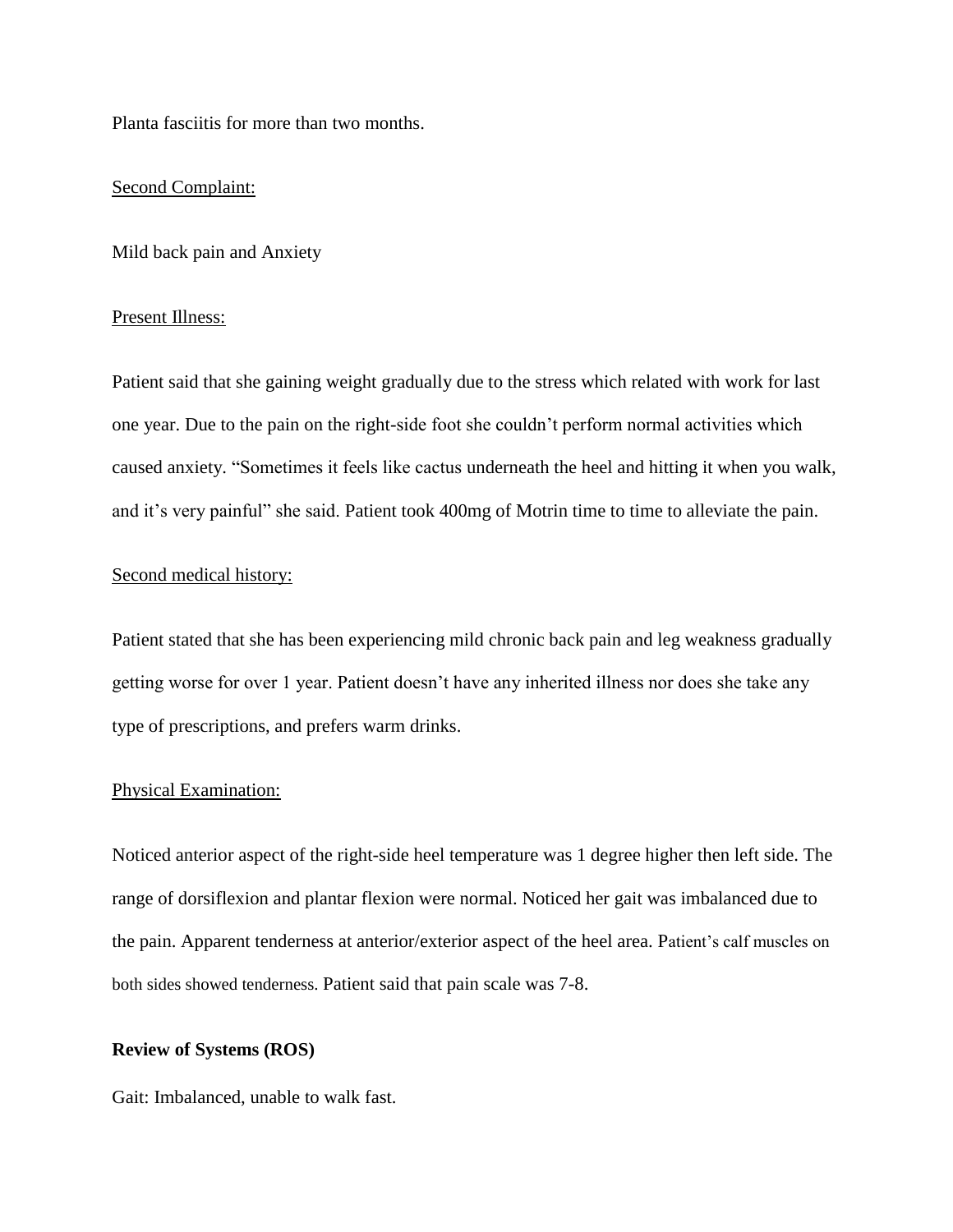Energy level: Moderate energy level, an average of 6/10, however gets tired easily.

Temperature: The patient gaining more weight recently, therefore body temperature goes up very easily.

Body Type: Obese BMI 32 (5'6", 200lbs)

Sleep: Patient usually sleeps 7-8 hours average. She wakes up two times during the night to empty her bladder.

Nourishment: Patient needed balanced diet which includes a lot of vegetables with the right amount of fish/meat, and a variety of grains.

Apparent Wellness or Illness: Patient presents with planta fasciitis along with chronic back pain which causing anxiety.

Apparent edema: Slight edema noticed on both feet.

Appearance in relationship to age: Normal

Mental Status: Noticed anxiety due to the circumstances.

## **HEENT/Examination:**

Normal, she did not have any allergies. Patient had a good shen.

Blood Pressure: 120/75

Pulse: 72 bpm, thready/tight

Tongue: Swollen body with teeth mark on both liver position , thick white coating.

Chest: Respiratory rate was 20 per minute. Respiration pattern was regular with no use of accessory muscles upon inhalation and expiration. Skin was moistened and cold to touch. Symmetrical chest expansion was observed. No sputum production or productive cough presented.

Abdomen: Abdomen was soft and had no signs of distention. No masses presented upon palpation.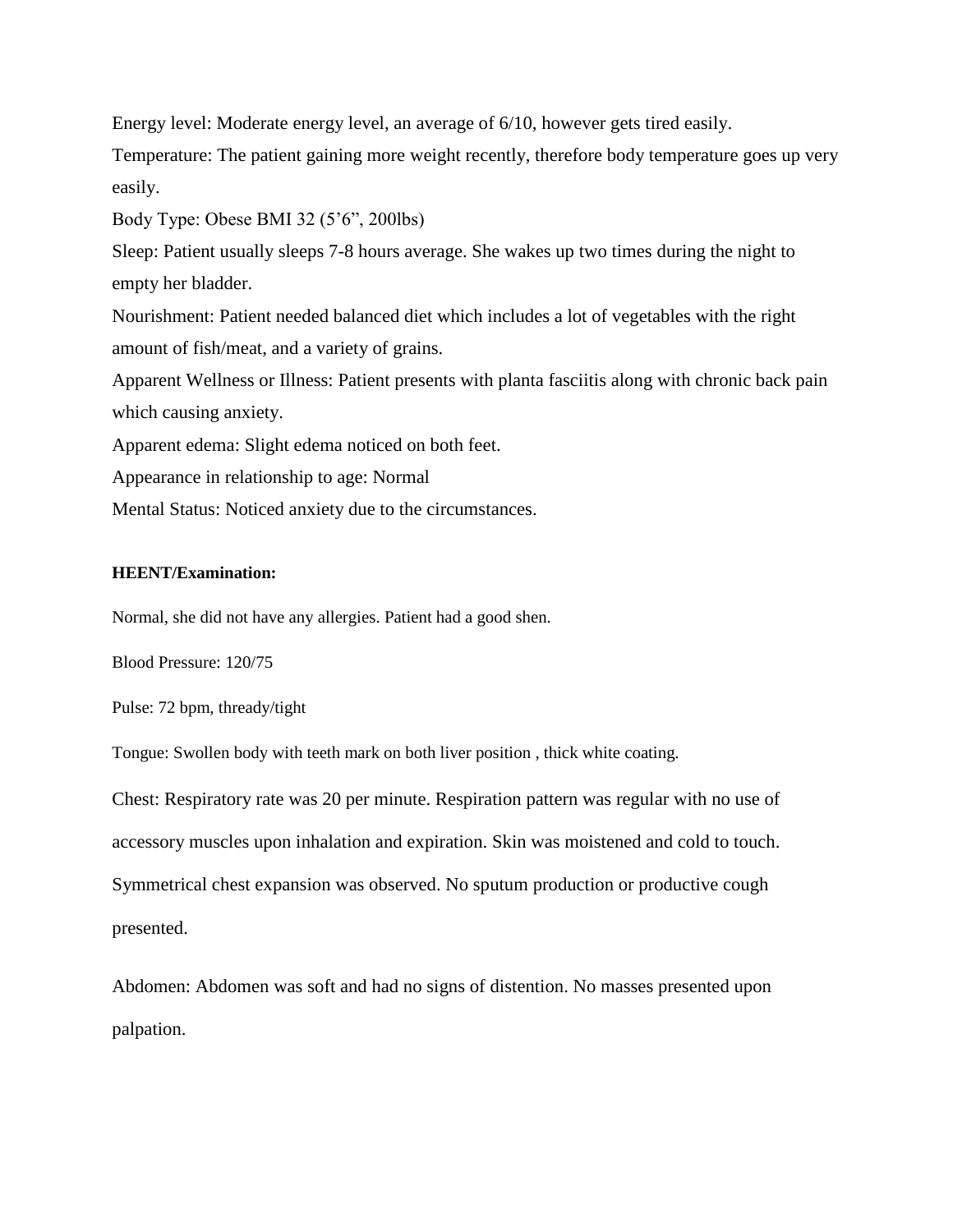Urination and Bowel movement: The patient had regular straw yellow colored urine and had regular bowel movements.

Pain: Patient complaind of foot pain with a level of 7-8/10 and chronic back pain with a level of  $2 - 3/10$ .

Speech: Patient had no issues with speech.

OB/GYN: N/A

# **Plan/Procedures:**



Treatment Plan:3 times a week for 1week then follow up re-evaluation. Modalities: Acupuncture w/o E-stim, low level laser therapy LLLT(640nm-905nm) and TDP lamp



Goal: Reduce pain level, repair muscular-skeletal injuries, decrease medication needs, increase lumbar strength and improve level of function in activities of daily living.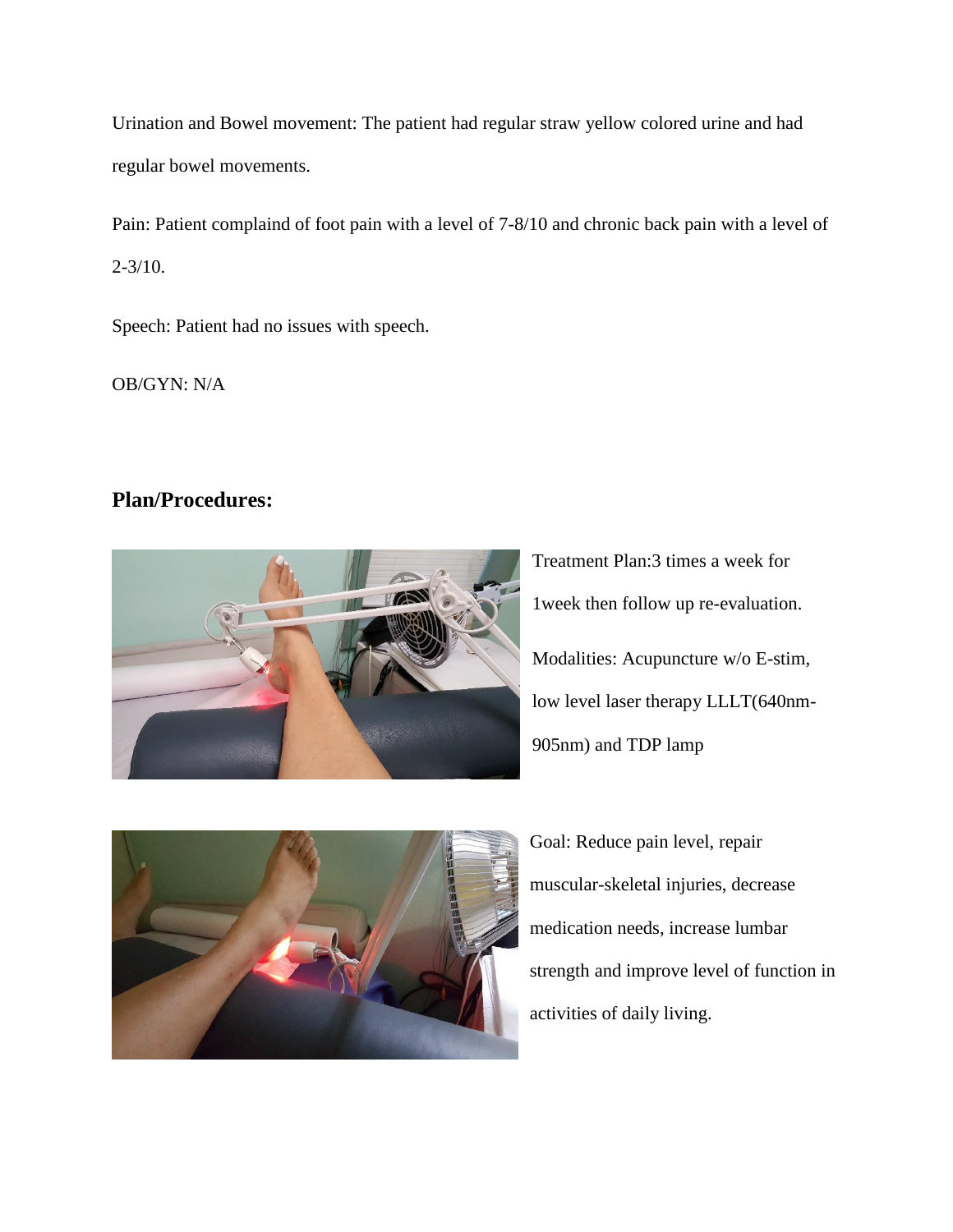Acupoints that are selected were: (R) GB34, UB40, UB57, UB61 KI5, KI6, (B) UB23-25, Jaji, Pe 6, Yintang, Ashi.

## **Progress:**

Total 5 treatments were performed during 2 weeks period. Patient mentioned that her daily activities such as sitting, walking and driving have improved at least 90% compared to the treatment before. She also mentioned that the condition of chronic back stiffness was recovered 70%. Patient said that she was more stable mentally then before she started treatment.

## **Objective/Functional Improvement**

Patient has been compliant with the treatment plan and tolerated treatment well. Planta fasciitis was improved during first 3 treatments. Chronic Low Back Pain was improved gradually during the treatments. Noticed gait imbalance and limping were improved significantly. Noticed anterior aspect of the both heel area's temperature were same. (Right 96.3  $^{0}$ F, Left 96.1  $^{0}$ F)

**Recommendations:** The patient was busy with work but recommended to be treated for another two months every two weeks. Also, recommended when stress occurs, should go to the nearby park and take a rest.

## **References:**

1. Beeson P (September 2014). "Plantar fasciopathy: revisiting the risk factors". *Foot and Ankle Surgery*. **20** (3): 160–5. [doi:](https://en.wikipedia.org/wiki/Digital_object_identifier)[10.1016/j.fas.2014.03.003.](https://doi.org/10.1016/j.fas.2014.03.003) [PMID](https://en.wikipedia.org/wiki/PubMed_Identifier) [25103701.](https://www.ncbi.nlm.nih.gov/pubmed/25103701)

2. Rosenbaum AJ, DiPreta JA, Misener D (March 2014). "Plantar heel pain". *The Medical Clinics of North America*. **98** (2): 339–52. [doi](https://en.wikipedia.org/wiki/Digital_object_identifier)[:10.1016/j.mcna.2013.10.009.](https://doi.org/10.1016/j.mcna.2013.10.009) [PMID](https://en.wikipedia.org/wiki/PubMed_Identifier) [24559879](https://www.ncbi.nlm.nih.gov/pubmed/24559879)

3. Goff JD, Crawford R (September 2011). ["Diagnosis and treatment of plantar fasciitis".](http://www.aafp.org/afp/2011/0915/p676.html) *American Family Physician*. **84** (6): 676–82. [PMID](https://en.wikipedia.org/wiki/PubMed_Identifier) [21916393.](https://www.ncbi.nlm.nih.gov/pubmed/21916393) [Archived](https://web.archive.org/web/20131230235718/http:/www.aafp.org/afp/2011/0915/p676.html) from the original on 2013-12-30.